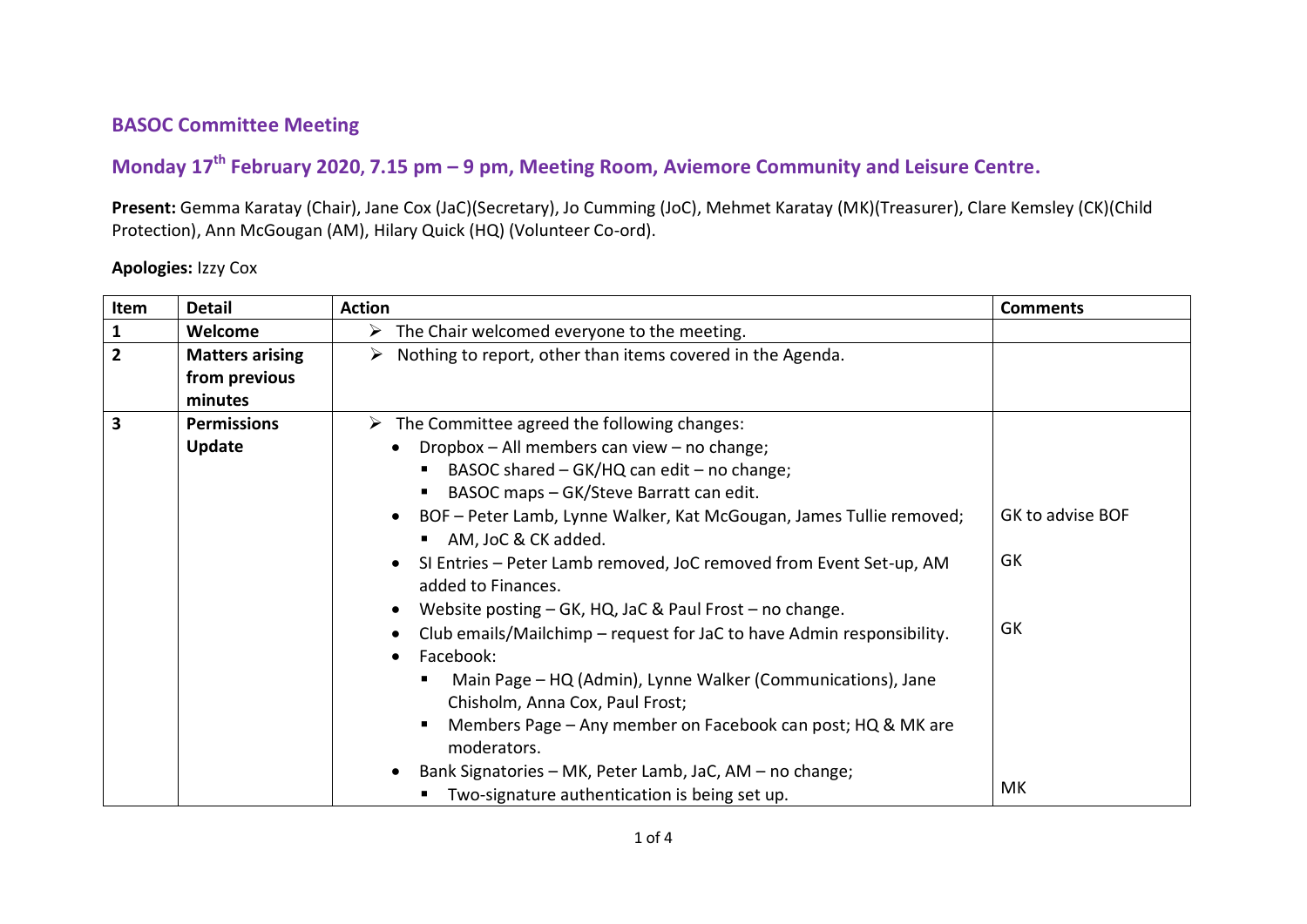| Item | <b>Detail</b>       | <b>Action</b>                                                                                                                                                                                                                                                                                                                                                                                                                                                                                                                                                                                                                                                                                                                                                                                                                                                                                                                                                                                                                                                                                                                                                                                                                                                                                                                                                                                                                                                                                                                                                     | <b>Comments</b>                                 |
|------|---------------------|-------------------------------------------------------------------------------------------------------------------------------------------------------------------------------------------------------------------------------------------------------------------------------------------------------------------------------------------------------------------------------------------------------------------------------------------------------------------------------------------------------------------------------------------------------------------------------------------------------------------------------------------------------------------------------------------------------------------------------------------------------------------------------------------------------------------------------------------------------------------------------------------------------------------------------------------------------------------------------------------------------------------------------------------------------------------------------------------------------------------------------------------------------------------------------------------------------------------------------------------------------------------------------------------------------------------------------------------------------------------------------------------------------------------------------------------------------------------------------------------------------------------------------------------------------------------|-------------------------------------------------|
| 4    | <b>BASOC Events</b> | $\triangleright$ 2020 Events:<br>• The proposed Local Event on Sunday $8^{th}$ March has been postponed due<br>to a clash with a 2-day MAROC event on the same date;<br>The BASOC Local Event will now be on Sunday 19 <sup>th</sup> April at Balliefurth<br>or Dunachton Moor;<br>MK is Planner, HQ is Organiser.<br>Club Weekend: 27 <sup>th</sup> /28 <sup>th</sup> June, Lochaber;<br>Sat $27th$ training near Fort William – BASOC Planner required<br>■ Sunday 28 <sup>th</sup> June: local event, Torcastle, Ed Niland will plan.<br><b>WOLF Weekend:</b><br>Saturday 26 <sup>th</sup> September (AM): Middle Distance - Beachan;<br>Planner - Steve Barratt (not avail on day, so HQ will put out kites);<br>$\circ$<br>Late update: Lil Kenyon has agreed to Organise.<br>$\circ$<br>Saturday 26 <sup>th</sup> September (PM): Sprint – Grantown;<br>Jane Chisholm is Planner, Lil Kenyon will Organise;<br>Possibly to incorporate Scottish Sprint Champs if map can be<br>$\circ$<br>updated and Planner is happy.<br>Sunday 27 <sup>th</sup> September: SOL 5 - Anagach (INVOC).<br>Venue for Event Centre: JoC recommends using the Show Field for<br>parking, Club Tents and food/drink stalls;<br>The only downside would be a remote Finish (i.e. no Arena<br>Finish).<br>Club Champs: November/December;<br>Possibly in conjunction with FVO training weekend in Strathspey?<br><b>Recruitment drive with Aviemore Parkrun:</b><br>➤<br>Target Parkrun attendance in late May/early June;<br>BASOC should have 8 people registered with Parkrun; | GK will contact<br>Landowners re<br>permission. |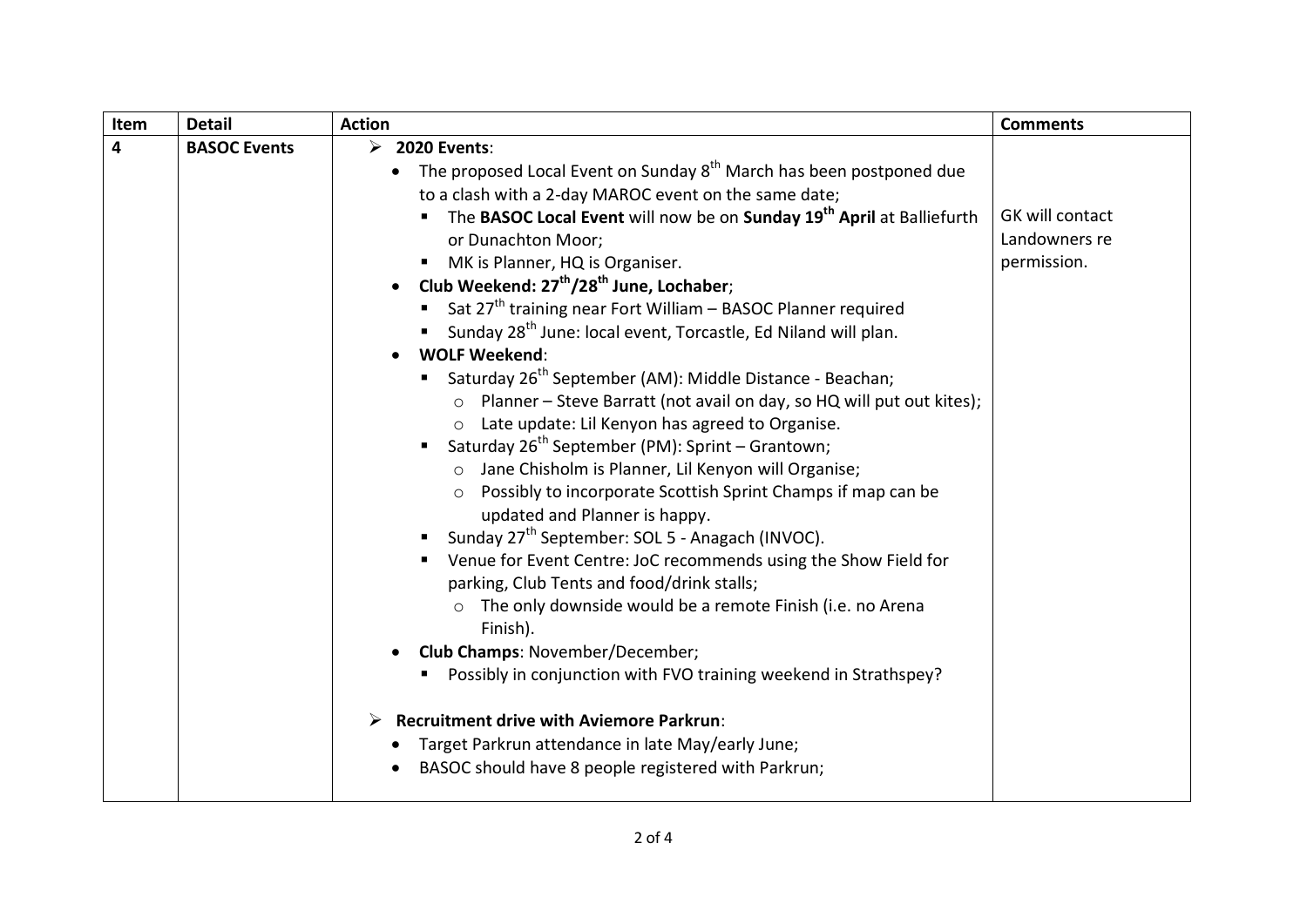| Item    | <b>Detail</b>          | <b>Action</b>                                                                                                 | <b>Comments</b> |
|---------|------------------------|---------------------------------------------------------------------------------------------------------------|-----------------|
| 4       | <b>BASOC Events</b>    | BASOC could put a few controls out for a post-run try-out;                                                    |                 |
| (contd) | (contd)                | Follow-up with Tues=O at Aviemore Golf Club, or Aviemore Urban.                                               |                 |
|         |                        |                                                                                                               |                 |
|         |                        | $\triangleright$ Lochaber Development:                                                                        |                 |
|         |                        | The Training Weekend is planned for $27th/28th$ June, and this is as much                                     |                 |
|         |                        | as BASOC members can commit to in addition to BASOC Local Events                                              |                 |
|         |                        | already scheduled.                                                                                            |                 |
| 5       | Tues=O                 | $\triangleright$ Day O resumes Tuesday 31 <sup>st</sup> March 2020;                                           |                 |
|         |                        | Anyone wanting to organise anything, or any ideas for Tuesdays, please                                        |                 |
|         |                        | contact HQ.                                                                                                   |                 |
| 6       | <b>Membership and</b>  | $\triangleright$ Discussion deferred until the next meeting – but the active membership is                    |                 |
|         | <b>Volunteer Roles</b> | hard stretched to cover current commitments.                                                                  |                 |
| 7       | <b>Computing</b>       | $\triangleright$ The Committee voted to update the Condes Licence to V10 at a cost of 250                     |                 |
|         |                        | Euros + VAT (approx. £211 + VAT), for 30 users.                                                               |                 |
|         |                        | Several SI Units need battery replacements soon.                                                              |                 |
| 8       | <b>BASOC Social</b>    | Eebruary (25 <sup>th</sup> ): Alltnacriche – climbing and bring-a-dish;                                       |                 |
|         |                        | March $(3^{rd})$ : Laggan Wolftrax;                                                                           |                 |
|         |                        | April $(10^{th} - 12^{th})$ : Something at the JK?                                                            |                 |
|         |                        | May: ParkRun;                                                                                                 |                 |
|         |                        | June (27 <sup>th</sup> /28 <sup>th</sup> ): Lochaber Training Weekend.                                        |                 |
| 9       | <b>Funding/Finance</b> | $\triangleright$ The Finances are healthy enough to cover the Condes Licence upgrade, and                     |                 |
|         |                        | SI battery replacements;                                                                                      |                 |
|         |                        | $\triangleright$ The Funding Sub-committee may approach Wind Farm Grants for mapping                          |                 |
|         |                        | updates, and the Ward Fund for the Condes/SI batteries;                                                       |                 |
|         |                        | $\triangleright$ GK will ask MOR & INVOC if they would consider adding their support to<br><b>BASOC</b> bids. | GK              |
| 10      | <b>AOB</b>             | $\triangleright$ Child Protection:                                                                            |                 |
|         |                        | Nothing to report.                                                                                            |                 |
|         |                        |                                                                                                               |                 |